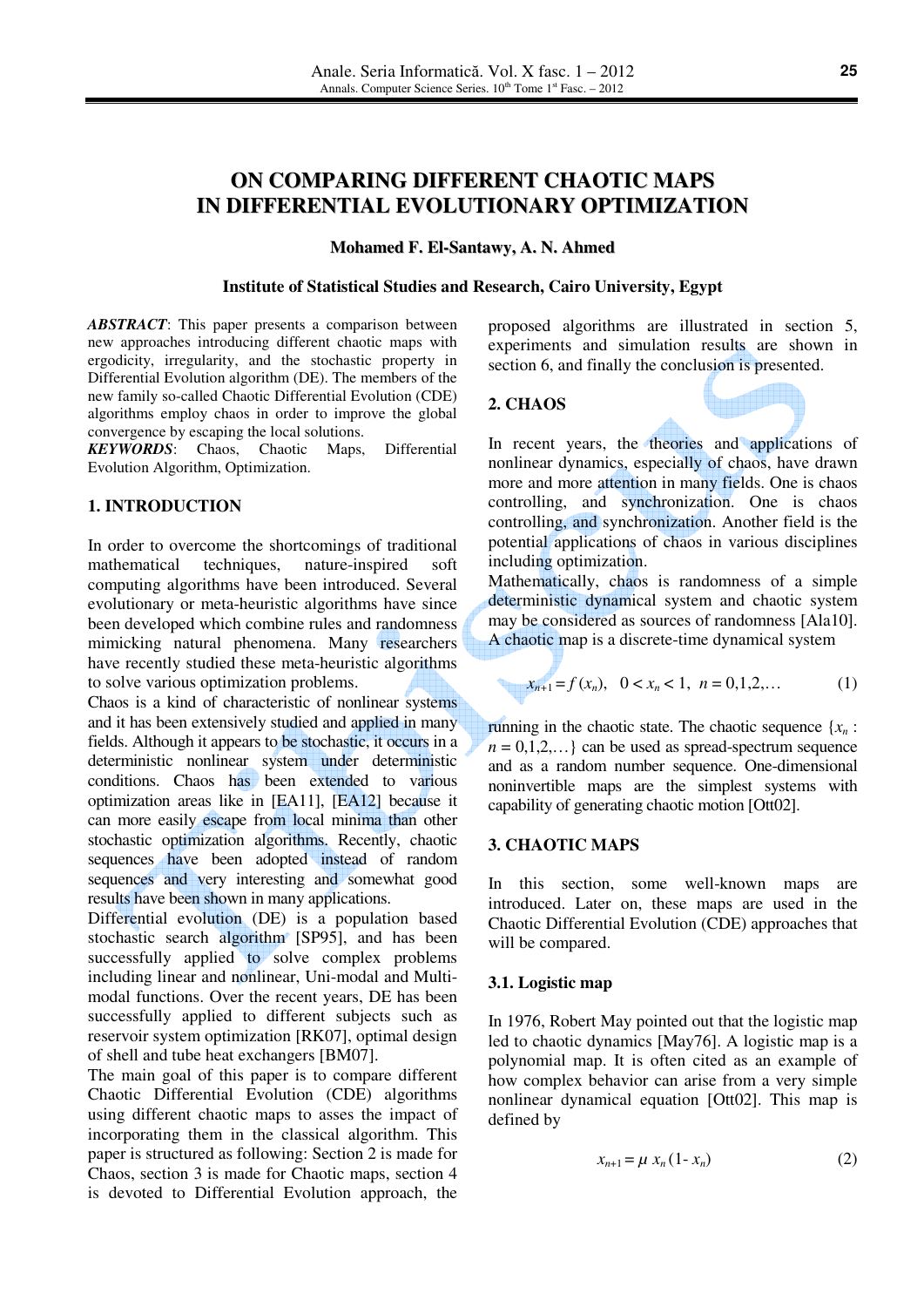#### **3.2. Circle map**

The circle map is represented by

$$
x_{n+1} = x_n + d - (c/2\pi)\sin(2\pi z_n) \text{ mod}(1)
$$
 (3)

where  $c = 0.5$ ,  $d = 0.2$ , and  $x_0 \in [0,1]$  generates chaotic sequence in [0,1].

#### **3.3. Tent map**

It resembles the logistic map. It generates chaotic sequences in  $(0,1)$  assuming the following form:

$$
X_{n+1} = \begin{cases} X_n/0.7, & X_n < 0.7, \\ 10/3X_n(1 - X_n), & \text{otherwise.} \end{cases}
$$
 (4)

#### **3.4. Sinusoidal map**

It is represented by

$$
X_{n+1} = a x_n^2 \sin(\pi x_n). \tag{5}
$$

when  $a = 2.3$  and  $x_0 = 0.7$  it has the simplified form represented by

$$
X_{n+1} = \sin(\pi x_n). \tag{6}
$$

It generates chaotic sequence in  $(0,1)$ .

## **3.5. Sinus map**

Sinus map is defined as follows:

$$
X_{n+1} = 2.3(X_n)^{2 \sin(\pi X_n)}.
$$
 (7)

# **4. DIFFERENTIAL EVOLUTION**

The key idea behind DE is a scheme for generating trial parameter vectors. Mutation and crossover are used to generate new vectors (trial vectors), and selection then determines which of the vectors will survive the next generation [BM07]. A set of *D* optimization parameters is called an individual, which is represented by a *D*dimensional parameter vector. A population consists of *NP* parameter vectors  $X_{i,G}$ ,  $(i = 1,2,...,NP$  for each generation *G*). According to Storn and Price, DE's basic strategy can be described as follows.

#### **4.1. Mutation**

For each target vector  $X_{i,G}$  ( $i = 1,2,...,NP$ ), a mutant vector  $V_{i,G+1}$  is generated according to

$$
V_{i,G+1} = X_{r1,G} + F \cdot (X_{r2,G} - X_{r3,G}),
$$
  
\n
$$
r1 \neq r2 \neq r3 \neq i.
$$
 (8)

where  $r1$ ,  $r2$ ,  $r3$  belong to  $\{1, 2,..., NP\}$  are randomly chosen integer indexes. Note that indexes have to be different from each other and from the running index. *F* is called mutation factor between [0,1] which controls the amplification of the differential variation  $(X_{r2,G} - X_{r3,G}).$ 

#### **4.2. Crossover**

In order to increase the diversity of the perturbed parameter vectors, crossover is introduced. The target vector is mixed with the mutated vector, using the following scheme, to yield the trial vector  $U_{i,G+1}$  =  $(u_{1i,G+1}, u_{2i,G+1}, \ldots, u_{Di,G+1})$ , that is

$$
u_{ji,G+1} = \begin{cases} v_{ji,G+1} & \text{if } \text{rand}(j) \leqslant CR \text{ or } j = rnb(i) \\ x_{ji,G} & \text{otherwise} \end{cases}
$$
 (9)  
 $j = 1,2,...,D.$ 

where rand (*j*) is the *j*th evaluation of a uniform random number generator between [0,1]. *CR* is the crossover constant between [0,1] which has to be determined by the user.  $rnb(i)$  is a randomly chosen index from 1,2,...,D which ensures that  $U_{i,G+1}$  gets at least one parameter from *Vi,G*+1. Otherwise, no new parent vector would be produced and the population would not alter.

#### **4.3. Selection**

To decide whether or not it should become a member of the next generation  $G + 1$ , the trial vector  $U_{i, G+1}$  is compared to the target vector  $X_{i,G}$ . Assume that the objective function is to be minimized, according to the following rule:

$$
X_{i,G+1} = \begin{cases} U_{i,G+1} & \text{if } f(U_{i,G+1}) \le f(X_{i,G}) \\ X_{i,G} & \text{otherwise} \end{cases} \tag{10}
$$

That is, if vector  $U_{i, G+1}$  yields a better evaluation function value than  $X_{i,G}$ , then  $X_{i,G+1}$  is set to  $U_{i,G+1}$ ; otherwise, the old value  $X_{i,G}$  is retained. As a result, all the individuals of the next generation are as good as or better than their counterparts in the current generation.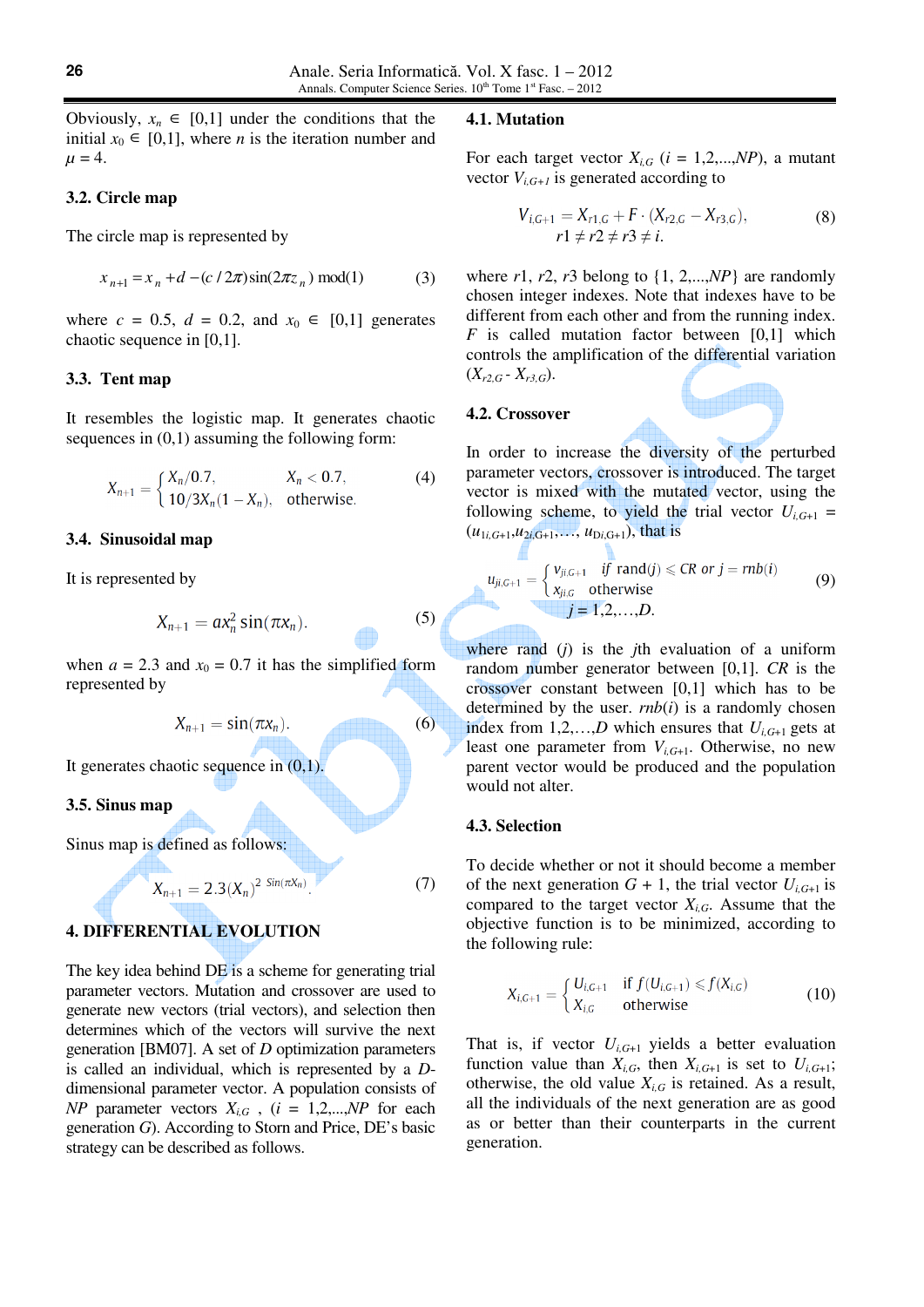## **5. CHAOTIC DIFFERENTIAL EVOLUTION ALGORITHMS**

In the proposed algorithms, when a random number is needed by the classical DE algorithm, it is generated by iterating one step of the chosen chaotic map that has been started from a random initial condition at the first iteration. Also, both constants *F* and *CR* are updated chaotically as shown follows:

$$
F_{G+1} = f(F_G), \ F_{\min} \le F_G \le F_{\max} \tag{11}
$$

$$
CR_{G+1} = f(CR_G), \quad CR_{\min} \le CR_G \le CR_{\max}, \tag{12}
$$

$$
G = 1, 2, \dots
$$

where the values of  $F_{\text{min}}$ ,  $F_{\text{max}}$ ,  $CR_{\text{min}}$ , and  $CR_{\text{max}}$  are user defined.

Along the rest of this section, the proposed Chaotic Differential Evolution (CDE) algorithms will be illustrated as follows

## **5.1. CDE1**

Initial population is generated by iterating the selected chaotic maps until reaching *NP*. In this algorithm, *F* and *CR* values are fixed like in original DE algorithm.

## **5.2. CDE2**

In this algorithm, *F* value has been modified by the selected chaotic maps as in Eq.(11).

## **5.3. CDE3**

In this algorithm, *CR* value has been modified by the selected chaotic maps as in Eq.(12).

# **5.4. CDE4**

In this algorithm, *F* and *CR* values have been modified by the selected chaotic maps as in Eq.(11) and Eq.(12), respectively.

## **5.5. CDE5**

In this algorithm, CDE1 and CDE2 are combined, that is initial population is generated by iterating the selected chaotic maps and *F* value has been modified by the selected chaotic maps when needed*.*

## **5.6. CDE6**

In this algorithm, that is initial population is generated by iterating the selected chaotic maps and *CR* value has been modified cha chaotically.

## **5.7. CDE7**

CDE1, CDE2, and CDE3 are combined. In this approach, initial population is generated by iterating the selected chaotic maps. *F* and *CR* values have been modified by the selected chaotic maps.

## **6. EXPERIMENTS AND RESULTS**

The initial DE parameters are set at  $NP = 50$ ,  $G = 500$ for all proposed algorithms. The value of *F* is set at *F* = 0.5 for algorithms CDE1, CDE3, and CDE6, while  $CR = 0.8$  for algorithms CDE1, CDE2, and CDE5. For the rest algorithms  $CR_{\text{min}} = 0.7$ ,  $CR_{\text{max}} = 0.9$ ,  $F_{\text{min}}$  $= 0.3$ , and  $F_{\text{max}} = 0.6$ .

The two selected benchmark functions are Griewangk and Rastrigin functions defined in Eq.(13) and Eq.(14), respectively. Table 1 shows the main properties of the selected benchmark functions used in the experiments, where *lb* indicates lower bound, *ub* indicates upper bound, and *opt* indicates optimal point.

$$
f_1(x) = \sum_{i=1}^{N} \left( \frac{x_i^2}{4000} \right) - \prod_{i=1}^{N} \cos \left( \frac{x_i}{\sqrt{i}} \right) + 1 \tag{13}
$$

$$
f_2(x) = 10 \times N + \sum_{i=1}^{N} (x_i^2 - 10 \cdot \cos(2\pi x_i))
$$
 (14)

#### **Table 1: Selected benchmark functions**

| No. | Function  | Ib      | ub   | opt. | property        |
|-----|-----------|---------|------|------|-----------------|
|     | Griewangk | $-50$   | 50   |      | Multi-<br>modal |
|     | Rastrigin | $-5.12$ | 5.12 |      | Multi-<br>modal |

Each algorithm was run for 100 times for each function to catch its stochastic properties. The goal is not to find the global optimum values but to find out the potential of the proposed algorithm. Algorithm success rate defined in Eq.(15) has been used for comparison of the results obtained from both functions.

$$
S = 100 \frac{NT_{successful}}{NT_{all}} |Q_{level}
$$
 (15)

where *NTsuccessful* is the number of trials, which found the solution on the *Qlevel* in the allowable maximum iteration. *NTall* is the number of all trials. *Qlevel* is the end condition to stop the algorithm, when it converges into *Qlevel* tolerance [Ala10]. Tables 2 and 3 depict the success rates of the proposed algorithms for both functions Griewangk and Rastrigin  $(N = 2)$ , respectively.